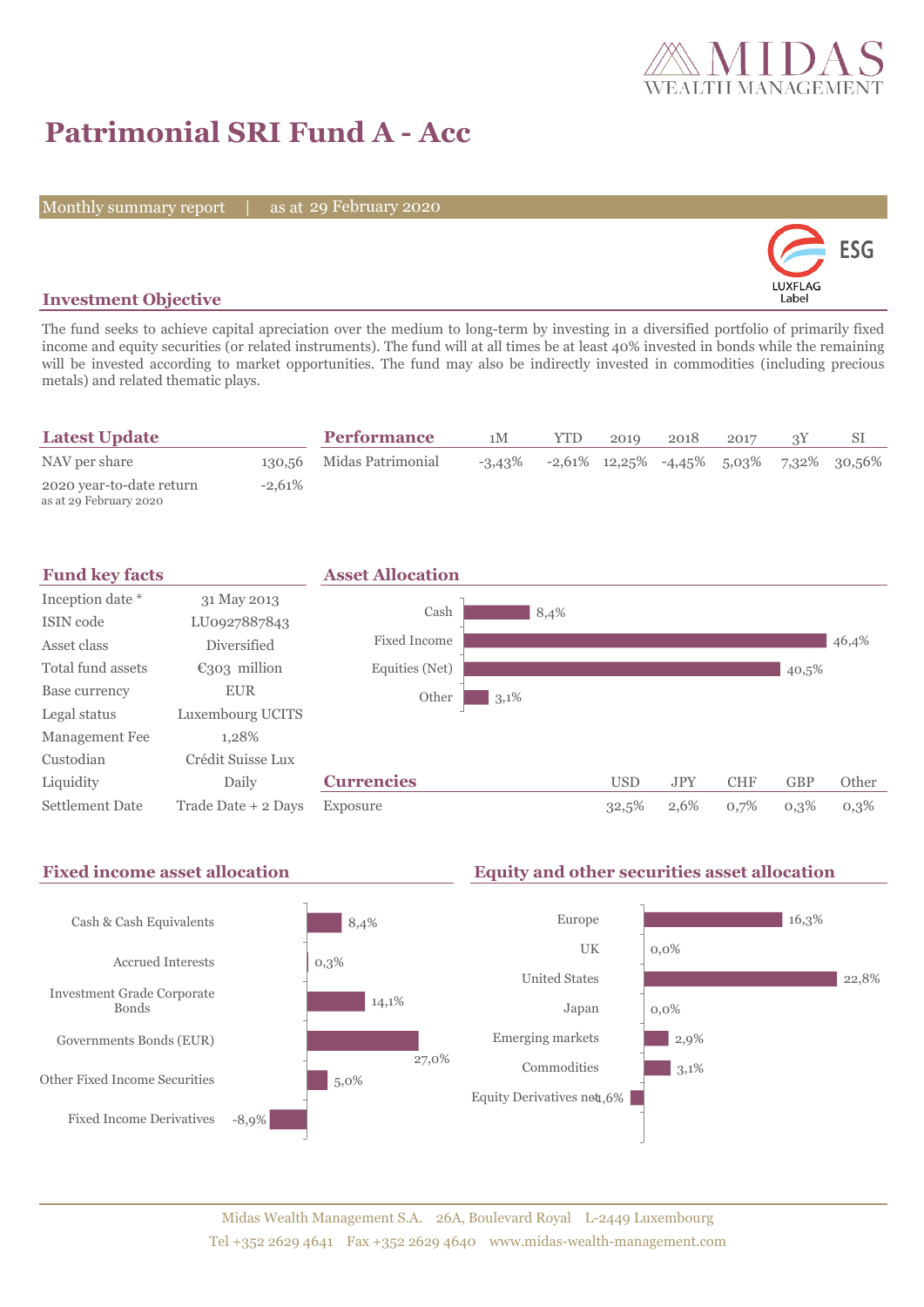

# **Patrimonial SRI Fund A - Acc**

Monthly summary report | as at 29 February 2020

| YTM     | Rating | Weight |
|---------|--------|--------|
| $-0,6%$ | AAA    | 2,4%   |
| $-0,2%$ | $AA-$  | 2,1%   |
| $-0,5%$ | AAA    | 2,0%   |
| 0.9%    | BBB-   | 2,0%   |
| $0.3\%$ | $B+$   | 1,8%   |
| 0.4%    | AA     | 1,7%   |
| $-0,2%$ | AAA    | 1,6%   |
| $-0.5%$ | AAA    | 1,4%   |
| $-0.4%$ | AA     | 1,4%   |
| 0.5%    | BBB-   | 1,3%   |
|         |        |        |

**Fixed income rating breakdown** 



| Top 10 equity holdings        | Sector                        | Weight  |
|-------------------------------|-------------------------------|---------|
| <b>ALTICE NV -A</b>           | <b>Communication Services</b> | 3,7%    |
| <b>FREY</b>                   | <b>Real Estate</b>            | 1,7%    |
| NVIDIA CORP                   | <b>Information Technology</b> | $1,3\%$ |
| <b>MICROSOFT CORP</b>         | <b>Information Technology</b> | 1,2%    |
| <b>APPLE INC</b>              | <b>Information Technology</b> | $1,2\%$ |
| <b>LVMH</b>                   | <b>Consumer Discretionary</b> | 1,2%    |
| <b>ALPHABET INC-CL A</b>      | <b>Communication Services</b> | 1,1%    |
| <b>MASTERCARD INC-CLASS A</b> | <b>Information Technology</b> | 1,1%    |
| ALIBABA GROUP HOLDING-SP ADR  | <b>Consumer Discretionary</b> | 1,1%    |
| VISA INC                      | <b>Information Technology</b> | 1,1%    |

# **Equity sector breakdown**

| <b>Consumer Discretionary</b><br><b>Consumer Staples</b> | 12,6%<br>9,4% |
|----------------------------------------------------------|---------------|
| Energy                                                   | $0,0\%$       |
| Financials                                               | 0.0%          |
| Health Care                                              | 11,5%         |
| <b>Information Technology</b>                            | 26,3%         |
| Industrials                                              | 12,6%         |
| Materials                                                | $0.0\%$       |
| <b>Communication Services</b>                            | 17,5%         |
| Utilities                                                | 3,4%          |
| <b>Real Estate</b>                                       | 6,9%          |



# **Thematics breakdown Top 5 funds and other holdings**

| ETFS PHYSICAL GOLD | 3,4% |
|--------------------|------|
| Quaero Bamboo      | 1.6% |